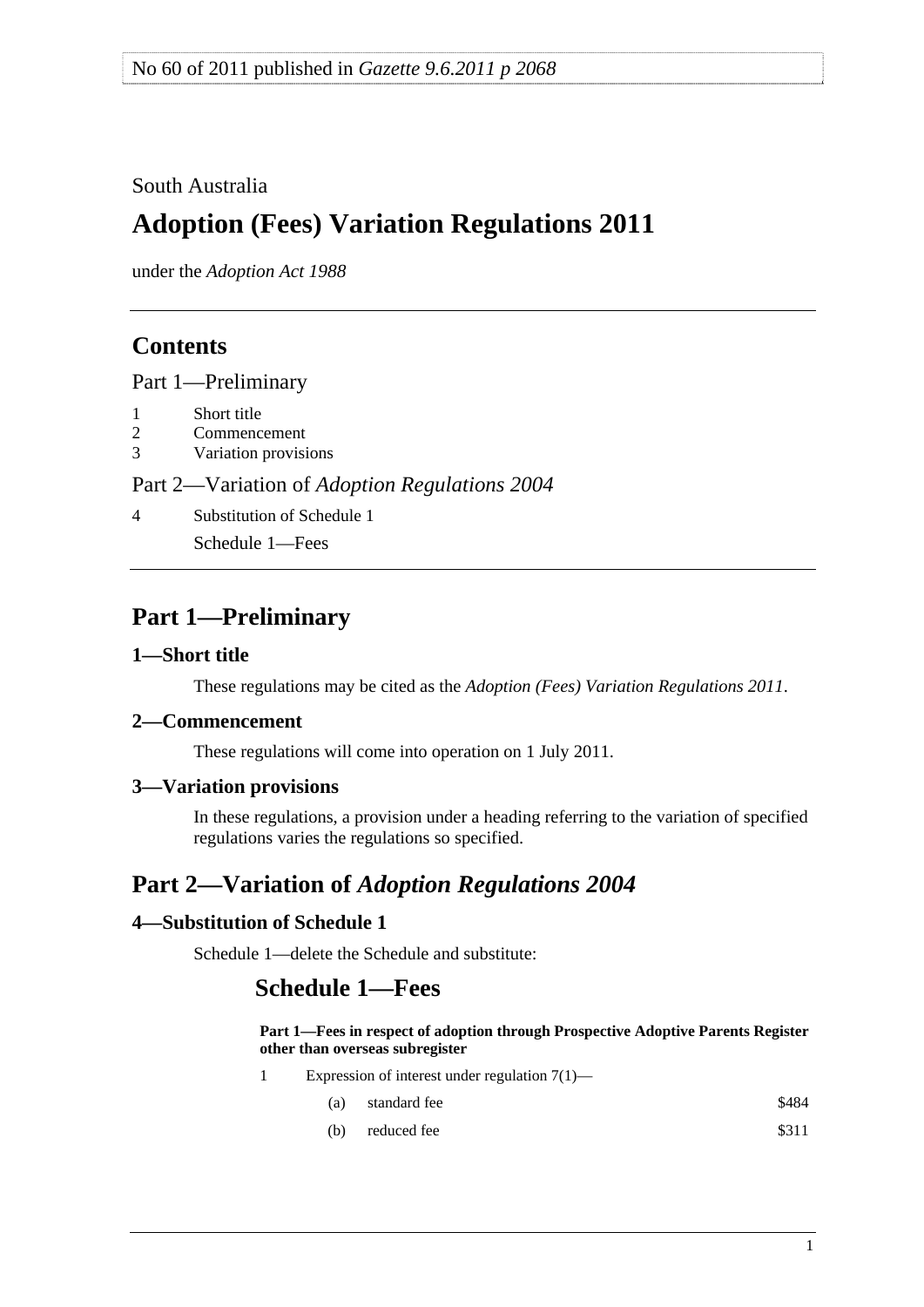| 2  | Application for registration as a prospective adoptive<br>parent-                                                                                                                                                                                                                                                                   |                                                                                    |         |  |
|----|-------------------------------------------------------------------------------------------------------------------------------------------------------------------------------------------------------------------------------------------------------------------------------------------------------------------------------------|------------------------------------------------------------------------------------|---------|--|
|    | (a)                                                                                                                                                                                                                                                                                                                                 | standard fee                                                                       | \$637   |  |
|    | (b)                                                                                                                                                                                                                                                                                                                                 | reduced fee                                                                        | \$350   |  |
| 3  | Preparation of an assessment report by the Chief Executive<br>under regulation 9-                                                                                                                                                                                                                                                   |                                                                                    |         |  |
|    | (a)                                                                                                                                                                                                                                                                                                                                 | standard fee                                                                       | \$620   |  |
|    | (b)                                                                                                                                                                                                                                                                                                                                 | reduced fee                                                                        | \$315   |  |
| 4  | On selection of an applicant for an adoption order under<br>\$309<br>regulation 19                                                                                                                                                                                                                                                  |                                                                                    |         |  |
|    |                                                                                                                                                                                                                                                                                                                                     | Part 2-Fees in respect of adoption through overseas subregister                    |         |  |
| 5  |                                                                                                                                                                                                                                                                                                                                     | Expression of interest under regulation $7(1)$ —                                   |         |  |
|    | (a)                                                                                                                                                                                                                                                                                                                                 | standard fee                                                                       | \$744   |  |
|    | (b)                                                                                                                                                                                                                                                                                                                                 | reduced fee                                                                        | \$558   |  |
| 6  | Application for registration as a prospective adoptive parent<br>and preparation of an assessment report by the<br>Chief Executive under regulation 9-                                                                                                                                                                              |                                                                                    |         |  |
|    | (a)                                                                                                                                                                                                                                                                                                                                 | standard fee                                                                       | \$3 720 |  |
|    | (b)                                                                                                                                                                                                                                                                                                                                 | reduced fee                                                                        | \$3 100 |  |
|    | (The fee includes participation in certain workshops and<br>seminars.)                                                                                                                                                                                                                                                              |                                                                                    |         |  |
| 7  | On preparation of file for lodging with relevant authority of<br>\$2 480<br>overseas country                                                                                                                                                                                                                                        |                                                                                    |         |  |
| 8  | On selection of an applicant for an adoption order for a<br>particular child under regulation 19-                                                                                                                                                                                                                                   |                                                                                    |         |  |
|    | (a)                                                                                                                                                                                                                                                                                                                                 | for first child to be placed for adoption                                          | \$3 223 |  |
|    | (b)                                                                                                                                                                                                                                                                                                                                 | for second or subsequent child to be placed for<br>adoption                        | \$3 100 |  |
|    | Part 3-Other fees                                                                                                                                                                                                                                                                                                                   |                                                                                    |         |  |
| 9  |                                                                                                                                                                                                                                                                                                                                     | On lodgement of an application for transfer of registration<br>under regulation 11 | \$260   |  |
| 10 | On lodgement of an application for conversion of<br>registration under regulation 12                                                                                                                                                                                                                                                |                                                                                    | \$422   |  |
| 11 | For preparation of an assessment report by the Chief<br>\$422<br>Executive following an application for conversion of<br>registration under regulation 12                                                                                                                                                                           |                                                                                    |         |  |
| 12 | For all functions associated with consent to adoption and,<br>where necessary, the preparation of a report under<br>section $22(1)$ of the Act prior to an application to the Court<br>for an order for adoption of a child by a person other than a<br>person selected as an applicant for an adoption order from<br>the register- |                                                                                    |         |  |
|    | (a)                                                                                                                                                                                                                                                                                                                                 | if the application for an adoption order is to relate<br>to only 1 child           | \$345   |  |